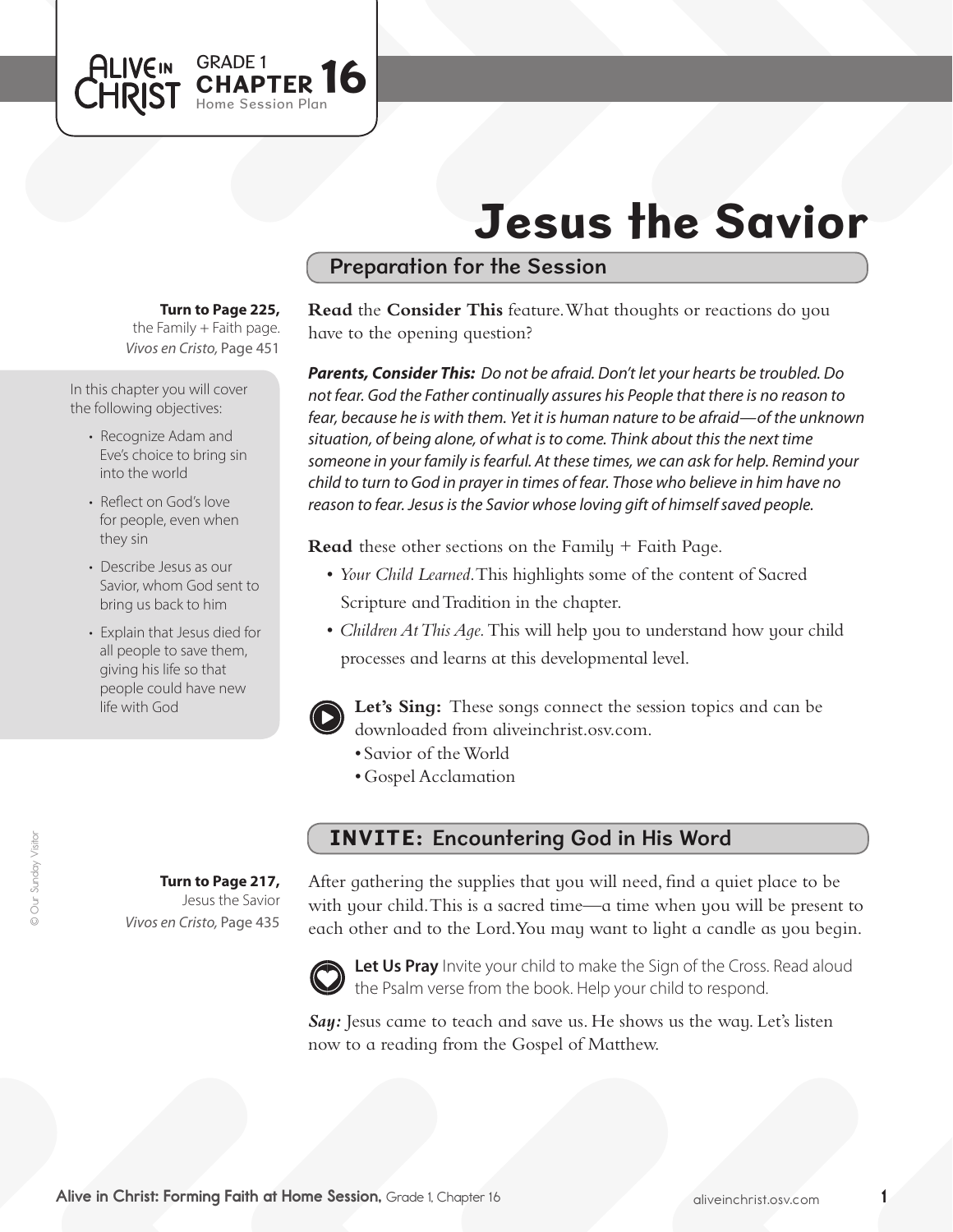**Guide** your child through the Preparing for God's Word Ritual you learned in the Introduction Session or play Track 1 of the Songs of Scripture CD.

- Proclaim God's Word in the Parchment Paper box on the page.
- Maintain several moments of silence.
- Ask: What did you hear God say to you today?

**Invite** your child to respond and also share what you heard.

Now, look at the *What Do You Wonder?* box.

*Say:* Because Jesus' friends saw him after he was raised from the dead, we know he lives. Jesus is with us, too, even though we cannot see him like they did.

**Invite** your child to respond to the questions. Prompt what else they might wonder about talking with Jesus.

## DISCOVER: Learning God's Truth

**Turn to Page 218,** Adam and Eve *Vivos en Cristo,* Page 437

God's Promise

**Read** aloud the opening question and paragraph. Point out the highlighted word, **Original Sin**, and its definition in the Catholic Faith Words box.

**Read** aloud the paragraph under "God Loves."

Ask: How did God react to Adam and Eve's sin? (He continued to love them.)



**Do** the gold-star activity.

Ask: How do you show love for God?

**Write** on a separate piece of paper: "First Adam and Eve sinned."

**Explain** that God was unhappy that the first people had broken their friendship with him.Tell your child that God wanted the children and grandchildren of Adam and Eve to be his friends again.

**Read** aloud the paragraph.Then, on the same piece of paper, under the previous sentence, write:"Then God sent people a Savior." Explain that this is what he did to rescue people. Direct your child to look at the picture and talk about what Jesus is doing.



**Have** your child complete the Share Your Faith activity.

**Turn to Page 219,**  *Vivos en Cristo,* Page 439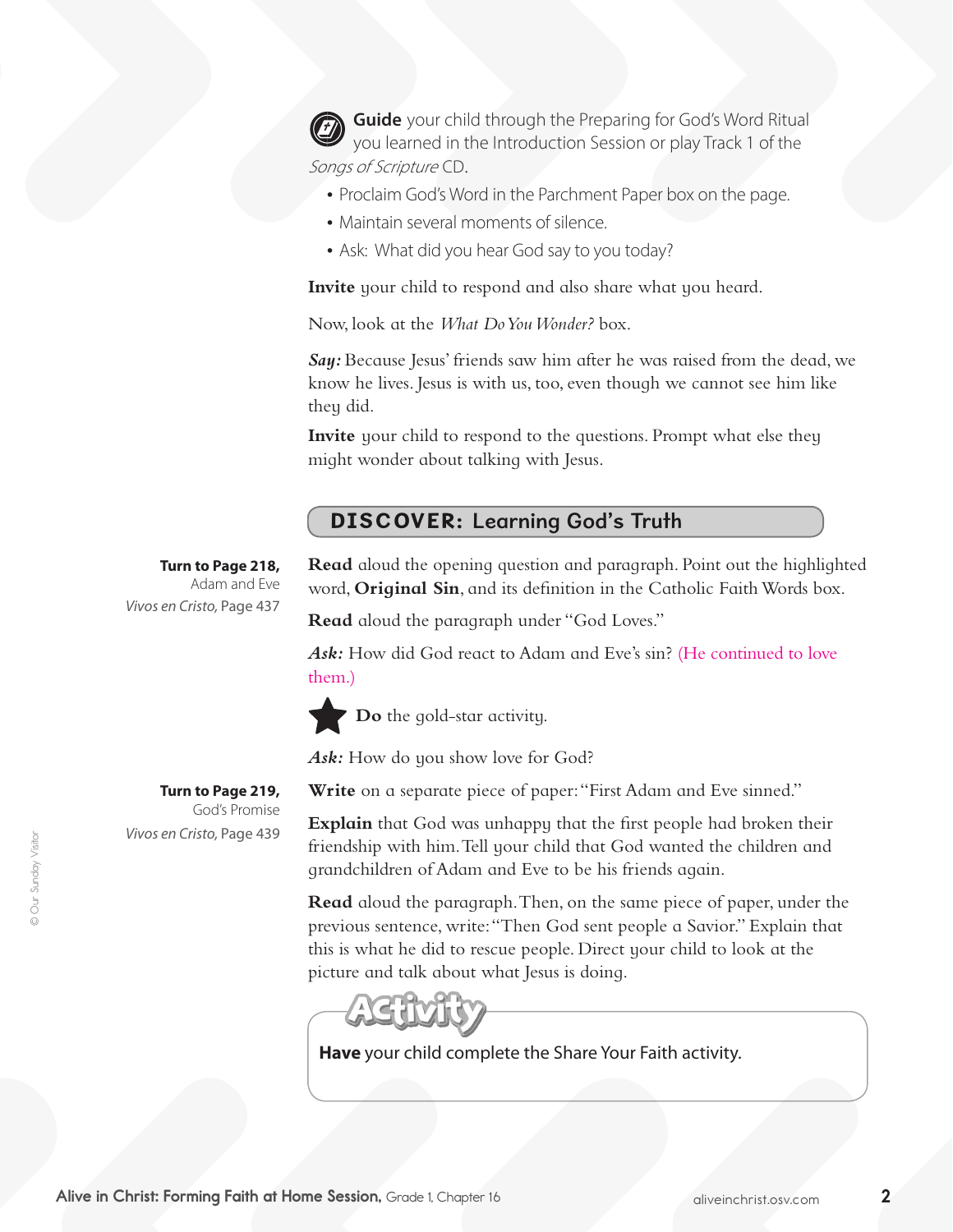*Parents, Consider This: Use the word "Savior" in your family discussions about Jesus. In your family prayer, thank God for saving us. Jesus is the Savior because he saved people from sin which broke their friendship with God the Father. Jesus brought people back to him.* 

**Turn to Page 220,** New Life with God *Vivos en Cristo,* Page 441

Ask: What did Jesus do to save everyone?

**Read** the introductory paragraph. Have your child circle the word Savior.

**Proclaim** the first paragraph of the Scripture story in the Parchment Paper box. Point to a crucifix in your home and remind your child that this is how Jesus died. Ask your child to listen to what happened after Jesus died. Point to the artwork on the page and proclaim the second paragraph of the Scripture story.

Ask: What would you have thought about the empty cave if you had been there with the women?

**Do** the gold-star activity.

*Parents, Consider This: The word Resurrection means "the act of rising from the dead." In the Gospel, an angel said to the women looking for Jesus after his death, "Do not be afraid! I know that you are seeking Jesus who is crucified. He is not there, for he has been raised as he said" (Matthew 28:5-6). Jesus' Resurrection shows that all who love God will have new life in Heaven with him. This should be a source of hope for even the darkest times we may face. Remind your family of this in times of loss. We are invited into this relationship of love—not fear—with God.*

**Turn to Page 221,** Jesus Saves *Vivos en Cristo,* Page 443 **Read** aloud the first and second paragraph. Have your child point to the word **Resurrection** and review its definition in the Catholic Faith Words box.

**Have** your child complete the Connect Your Faith activity.

*Parents, Consider This: Talk about how your family celebrates Easter. Connect your family traditions with the liturgical traditions of celebrating this most holy feast of the Resurrection.*